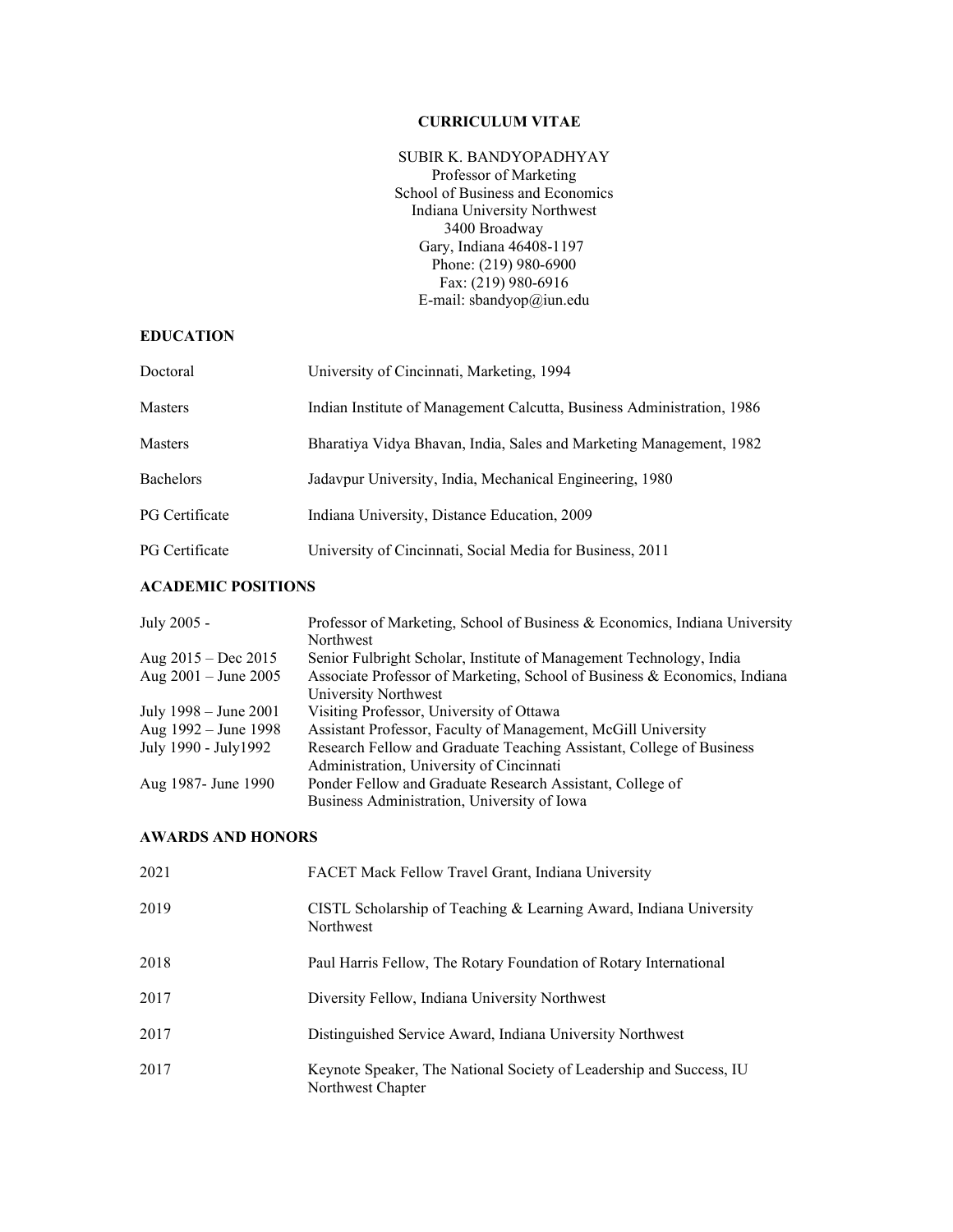| 2017 | Mosaic Faculty Fellow, Indiana University                                                                                                        |
|------|--------------------------------------------------------------------------------------------------------------------------------------------------|
| 2016 | CISTL Fellow, Indiana University Northwest                                                                                                       |
| 2016 | Bender FACET Fellow, Indiana University                                                                                                          |
| 2016 | CISTL Innovator Award, Indiana University Northwest                                                                                              |
| 2016 | Nominated for the Brian Douglas Hiltunen Faculty Award for Outstanding<br>Contribution to the Scholarship for Engagement, Indiana Campus Compact |
| 2015 | Fulbright Fellowship, Bureau of Educational and Cultural Affairs, Department<br>of State, US Government                                          |
| 2015 | Frederick Bachman Lieber Memorial Award for teaching excellence, Indiana<br>University                                                           |
| 2014 | Business Advocate of the Year Award, NWI Small Business Development<br>Council                                                                   |
| 2014 | Diversity Champion Award, Office of Diversity Programming, IUN                                                                                   |
| 2013 | Trustee Teaching Award, Indiana University Northwest                                                                                             |
| 2012 | EVCAA Award for Distinguished Scholarship/Creative Activity, IUN                                                                                 |
| 2012 | Mercantile/Harris Bank "Outstanding Teacher" Award, School of Business &<br>Economics, Indiana University Northwest                              |
| 2012 | New Frontiers Exploratory Travel Fellowship, Indiana University                                                                                  |
| 2012 | Diversity Advocate Award, Office of Diversity Programming, IUN                                                                                   |
| 2012 | Finalist, Founder's Day Teaching Award, Indiana University Northwest                                                                             |
| 2011 | Bender FACET Fellow, Indiana University                                                                                                          |
| 2011 | Trustee Teaching Award, Indiana University Northwest                                                                                             |
| 2011 | Finalist, Founder's Day Teaching Award, Indiana University Northwest                                                                             |
| 2010 | Mack Fellow, Indiana University                                                                                                                  |
| 2010 | Finalist, Founder's Day Teaching Award, Indiana University Northwest                                                                             |
| 2009 | Trustee Teaching Award, Indiana University Northwest                                                                                             |
| 2008 | Mercantile/Harris Bank "Outstanding Teacher" Award, School of Business &<br>Economics, Indiana University Northwest                              |
| 2008 | Member, Faculty Colloquium on Excellence in Teaching (FACET), Indiana<br>University                                                              |
| 2007 | New Frontiers Exploratory Travel Fellowship, Indiana University                                                                                  |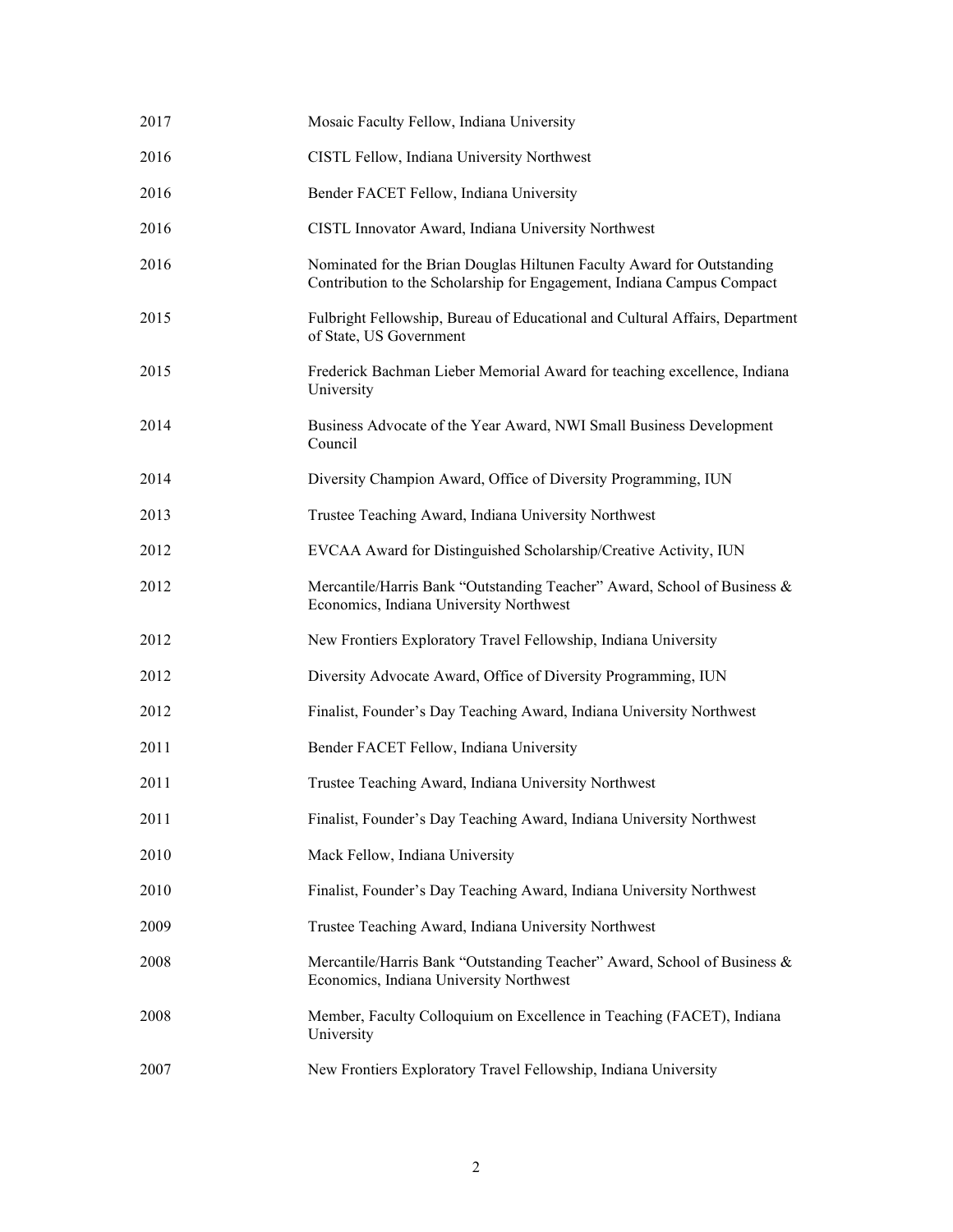| 2007    | International Exchange Scholar, Indiana University, NIDA, Bangkok, July-<br>August, 2007                                                         |
|---------|--------------------------------------------------------------------------------------------------------------------------------------------------|
| 2007    | Mercantile/Harris Bank "Outstanding Researcher" Award, School of Business &<br>Economics, Indiana University Northwest                           |
| 2006    | Inducted into the Beta Gamma Sigma Honor Society                                                                                                 |
| 2006    | Trustee Teaching Award, Indiana University Northwest                                                                                             |
| 2006    | Nominated for the Brian Douglas Hiltunen Faculty Award for Outstanding<br>Contribution to the Scholarship for Engagement, Indiana Campus Compact |
| 2005    | Mercantile Bank "Outstanding Researcher" Award, School of Business &<br>Economics, Indiana University Northwest                                  |
| 2003    | Mercantile Bank "Outstanding Researcher" Award, School of Business &<br>Economics, Indiana University Northwest                                  |
| 2003    | Senior Director, Indiana Academy of Social Sciences                                                                                              |
| 2002    | Full Member, Indiana University Graduate School                                                                                                  |
| 2001    | Indiana University Technology Assessment Grant Recipient                                                                                         |
| 1999    | Honorary Professorship awarded by the Marketing Research Center of Renmin<br>University, China                                                   |
| 1999    | Citibank- Cornell University Multi-media Fellowship                                                                                              |
| 1997    | Royal Bank Teaching Innovation Award                                                                                                             |
| 1996    | Distinguished Teacher Award for undergraduate programs at the Faculty<br>of Management, McGill University                                        |
| 1995    | Honorary Distinguished Visiting Professorship awarded by the<br>Xi'an Statistical Institute at Xi'an, China                                      |
| 1995    | BEST PAPER AWARD at the 5th International Conference on Marketing<br>and Development in Beijing                                                  |
| 1991    | AMA Doctoral Consortium Fellow, University of Southern California                                                                                |
| 1990-91 | Fellowship, The Center of Integrated Research Systems, University of<br>Cincinnati                                                               |
| 1987-89 | "Ponder Fellowship", The University of Iowa                                                                                                      |
| 1975-80 | Merit Scholarship, Jadavpur University                                                                                                           |
| 1975    | National Scholarship, The Government of India                                                                                                    |

# **RESEARCH INTERESTS**

**Retailing Strategy** – I have worked in this area since my dissertation. I use econometric, time series and game theoretic models to understand the dynamics of such important retailing phenomena as cross-category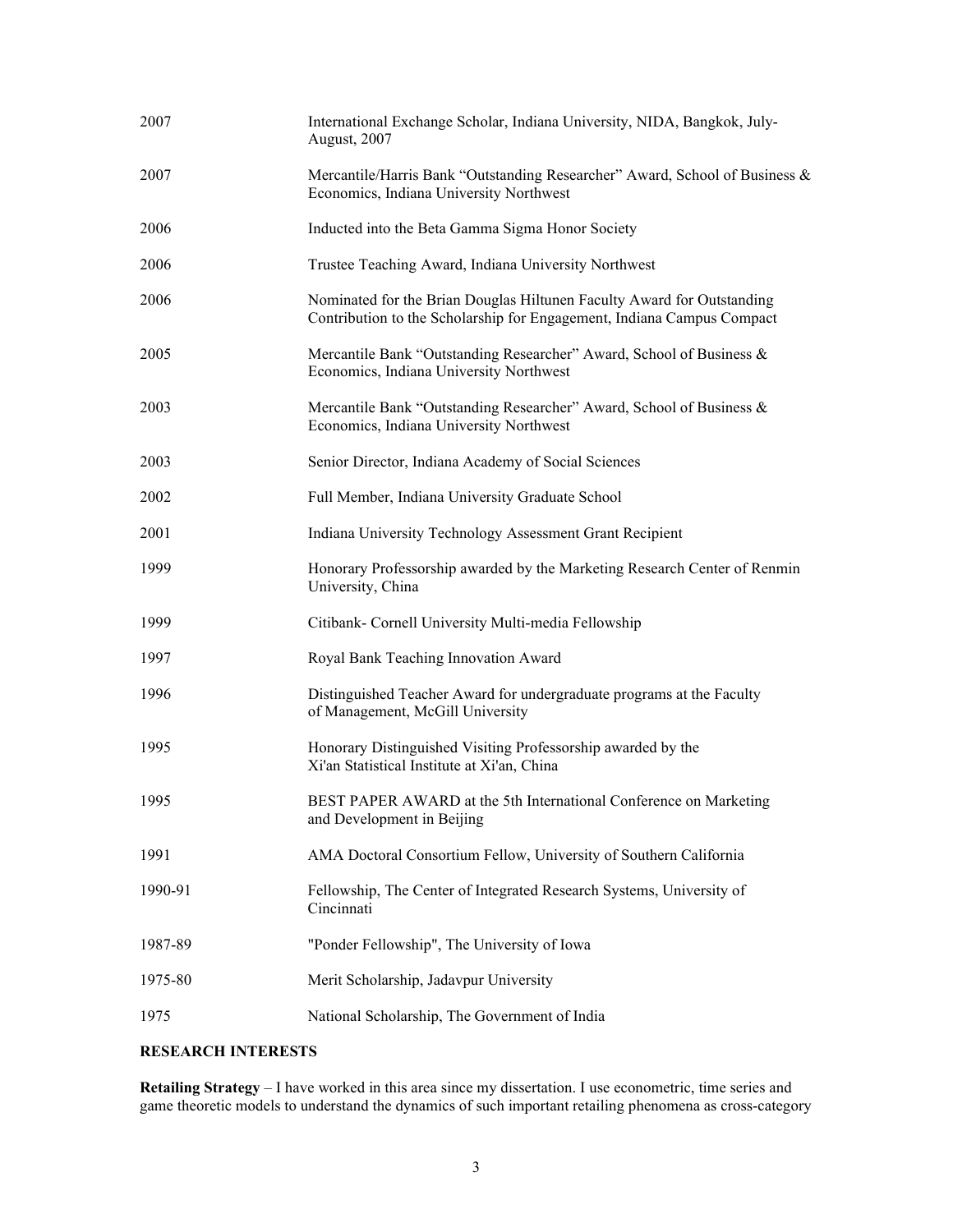competition, optimal merchandising strategy and manufacturer-retailer cooperation strategy. I am also interested in understanding how consumer beliefs, attitudes and perceptions about products and services influence their purchase behavior and how this knowledge can be used to formulate effective retailing strategies involving pricing, advertising and merchandising decisions.

**International Marketing** – My research in international marketing mainly focuses on consumers in different cultures. I have undertaken a major collaborative research agenda in several Asian countries to identify the critical dimensions of quality for a select group of products and services, and examine the relative role of these dimensions in influencing consumer product choice and satisfaction judgements.

**Digital and Social Media Marketing** - My research in online marketing mainly concentrates on the strategic marketing issues relevant to companies competing in the digital world. For example, I have published a paper that critically reviews the pricing strategies adopted in online business models. In two recent papers, I have compared and contrasted all major online auction and online affiliate models. Recently I have co-edited a book titled, Contemporary Issues in Social Media Marketing.

**Brand Management** – My research on brand management is quite varied. For example, I have published articles comparing brand management and category management strategies. I have edited a book on e-Branding. I also published a paper that outlines the challenges of eBranding and identifies the key success requirements of eBranding. In addition, I have investigated the relationship between attitudinal loyalty and behavioral loyalty for a set of popular brands.

**Scholarship of Teaching and Learning –** In the last 5 years, I have been engaged in a number of research projects to develop innovative and effective measures to assess students' skills in critical thinking, diversity awareness, and functional areas in business such as marketing, accounting, finance, human resources etc.

#### **PUBLICATIONS**

#### **Refereed Journals**

"An Integrated Framework of WeChat m-payment based Smart Retail Customer Experience: The Moderating Role of Customer Loyalty and Customer Lifetime Value," (Yinglu Sun, Wei Xue, Subir Bandyopadhyay, and Dong Cheng), *Information Technology and Management (2021),* [WeChat](https://link.springer.com/article/10.1007%2Fs10799-021-00346-4)  [mobile-payment-based smart retail customer experience: an](https://link.springer.com/article/10.1007%2Fs10799-021-00346-4) integrated framework | SpringerLink.

"Profitable Retail Customer Identification Based on a Combined Prediction Strategy of Customer Lifetime Value" (Wei Xue, Yinglu Sun, Subir Bandyopadhyay, Dong Cheng), *Midwest Social Sciences Journal*, Vol 24 (2021), Issues 1, Article 3.

"A critical evaluation of online retail business in North America and India" (Subir Bandyopadhyay, Harvinder Singh, and Andrew Fry), *The Journal of International Business Research and Practice*, 14 (2020), 23-36.

"Measuring Customer Equity in Noncontractual Settings Using a Diffusion Model: An Empirical Study of Mobile Payments" (Wei Xue, Yinglu Sun, Subir Bandyopadhyay, Dong Cheng), Journal of Theoretical and Applied Electronic Commerce Researc**h,** 16 (2020), 409-431.

"Are Level of Preparation and Lecture Attendance Related in the Role of Influencing Students' Academic Performance?" (Tin-Chun Lin and Subir Bandyopadhyay), *Economics Bulletin,* 39 (2019), 3, pp. 2040- 2051.

"Determinants of Brand Loyalty in Inflationary Times" (Orose Leelakulthanit and Subir Bandyopadhyay), *Journal of International Finance and Economics,* 19 (1), 2019, 45-52.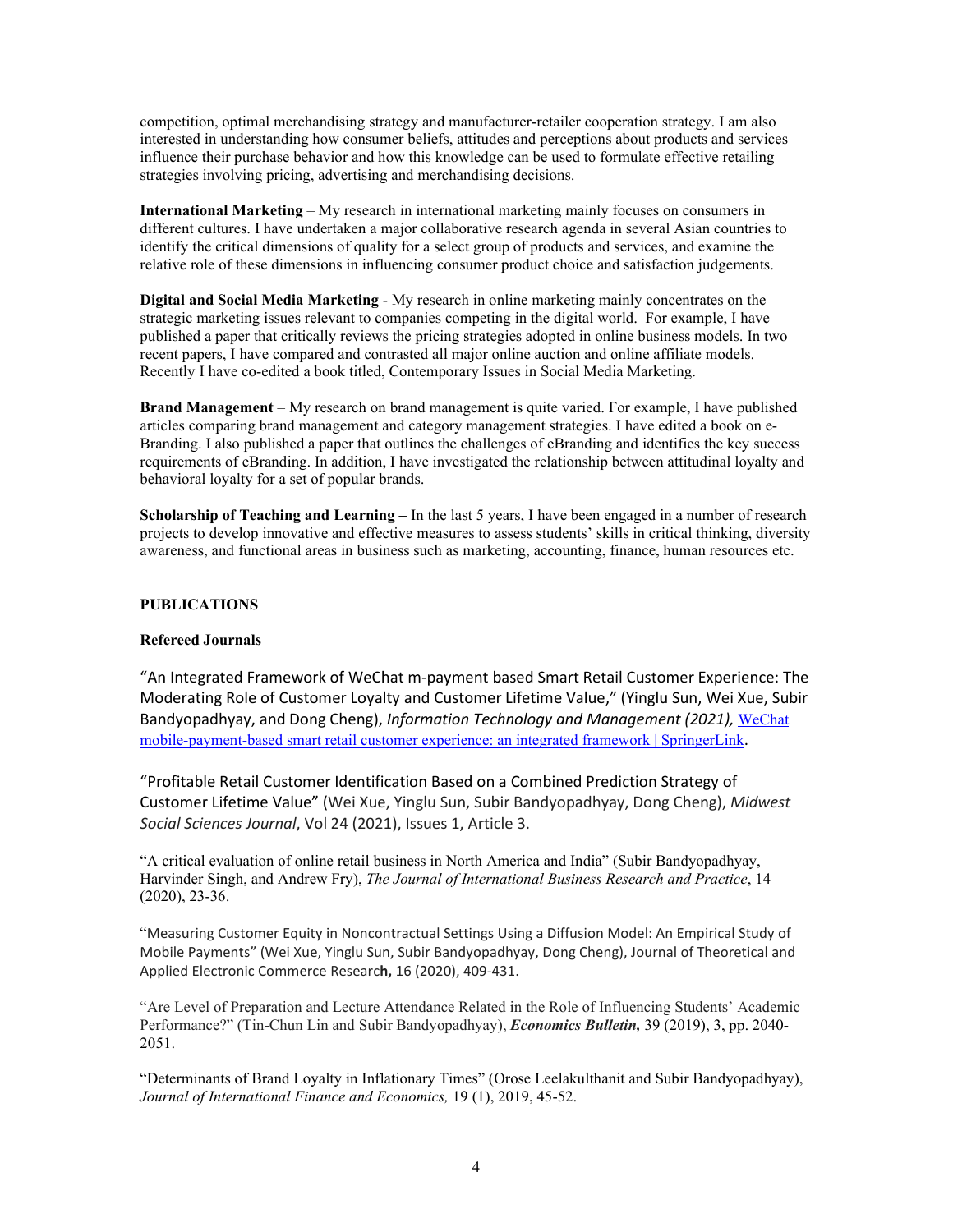"Thinking Critically About Critical Thinking: Assessing Critical Thinking of Business Students Using Multiple Measures" (Subir Bandyopadhyay and Jana Szostek), *Journal of Education for Business,*  94:4, 259-270, 2018, DOI: 10.1080/08832323.2018.1524355

"Advancing Communities of Practice: A Collaborative Project between Local Universities, Funding Agencies and Nonprofits to Develop a Senior Subsidized Transportation Plan" (Atta Ceesay, Subir Bandyopadhyay, and Ellen Szarleta), *Journal of the Indiana Academy of Social Sciences,* 21 (2018), 39-63.

"How a Cost-Effective Social Media Plan can make a Difference for Small Business," *Journal of the Indiana Academy of Social Sciences*, 16 (2016), 1-12.

"Investigating Quality Perceptions of International Services by Chinese Consumers," *Thunderbird International Business Review*, 58, 3 (2016), 251-260.

"A Case Study of Teaching Integrated Marketing Communication Using an Innovative Group Internship Project," *International Journal for Innovation Education and Research,* vol. 3-2 (2015), pp 154-160.

"Ethnicity Matters: The Expereinces of Minority Groups in Public Health Programs," (Manoj Pardasani and Subir Bandyopadhyay), *Journal of Cultural Diversity*, 21, 3 (2014), 90-98.

"Survival of the Fittest: Developing a Cost-Effective Branding Strategy for Nonprofit Organization to Survive and Thrive in a Competitive Environment" (Subir Bandyopadhyay and Charles Dayton), *South Shore Journal*, 5 (2013), 183-202. Available at: <http://www.southshorejournal.org/index.php/issues/volume-5-2013>

"How Academic Libraries can Leverage Social networking to Popularize their Services: An Empirical Study," (Latrice Booker and Subir Bandyopadhyay), *Journal of the Indiana Academy of the Social Sciences*, 16, 2: Fall-Winter (2013), 129-146.

"Factors Driving Computer Referrals and Usage: An Empirical Study in Banking Sector," (Orose Leelakulthanit, Ranjan Kini, and Subir Bandyopadhyay), *International Journal of Computer and Information Technology*, 2. 2 (2013), 297-302.

"Developing and Validating AFFINITY: A New Scale to Measure Consumer Affinity towards Foreign Countries," (Nittaya Wongtoda, Gillian Rice, and Subir Bandyopadhyay), *Journal of International Consumer Marketing*, 24 (2012), 147-167.

"The Profit Benefits of Bundle Pricing of Complementary Products," (Ruiliang Yan and Subir Bandyopadhyay), *Journal of Retailing and Consumer Services,* 18 (2011), 355-361.

"Do Quality Perceptions of Health and Social Services Vary for Different Ethnic Groups? An Empirical Investigation," (Subir Bandyopadhyay and Manoj Pardasani), *International Journal of Nonprofit and Voluntary Sector Marketing,* 16 (2011), 99-114.

"Measuring the Impact of Inter-attitudinal Conflict on Consumer Evaluation of Foreign Products" (Subir Bandyopadhyay, Nittaya Wongtoda, and Gillian Rice), *Journal of Consumer Marketing*, 28, 3 (2011), 211- 224.

"Testing, 1… 2.…" (Subir Bandyopadhyay and Anna Rominger), *BizEd*, 9, 2, March/April (2010), 34-38.

"A Dynamic Model of Cross-Category Competition: Theory, Tests and Applications", *Journal of Retailing,*  85, 4 (2009), 468-479.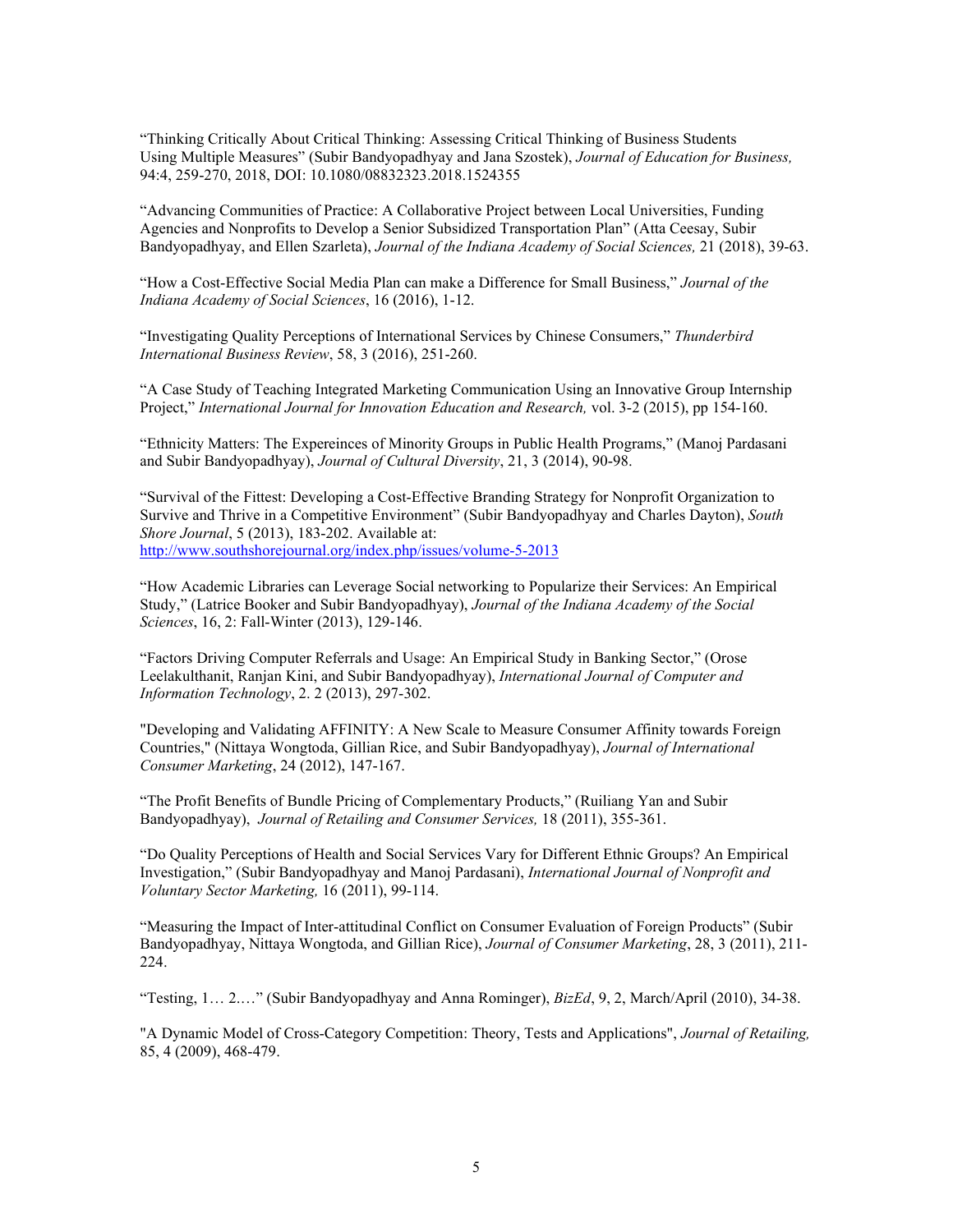"Developing a Framework to Improve Retail Category Management through Category Captain Arrangements" (Subir Bandyopadhyay, Anna Rominger and Savitri Basaviah), *Journal of Retailing and Consumer Services,* 16 (2009), 315-319.

"A Critical Review of Online Affiliate Models" (Subir Bandyopadhyay, Julie Wolfe, and Ranjan Kini), *Journal of Academy of Business and Economics*, 9, 4 (2009), 141-148.

"Does Attitudinal Loyalty Influence Behavioral Loyalty? A Theoretical and Empirical Study" (Subir Bandyopadhyay and Mike Martell), *Journal of Retailing and Consumer Services,* 14 (2007), 35-44.

"Adoption and Diffusion of M-Commerce" (Ranjan Kini and Subir Bandyopadhyay) in *Encyclopedia of Mobile Computing and Commerce*, Vol. 1, David Taniar (ed.), Idea Group Inc.: Hershey, PA, 32-37, 2007.

"The Missing Piece in the Puzzle: How Retail Atmospherics Can Improve Merchandise and Store Promotions", *Journal of Academy of Business and Economics,* 6, 2 (2006), 208-219.

"Investigating the Factors Influencing Consumer Eating-Out Habits" (Subir Bandyopadhyay and Vijayan Pillai), *Journal of Academy of Business and Economics,* 6, 2 (2006), 54-64.

"How to Deal with Member Drop-outs? Developing an Effective Retention Strategy for the Fitness Services Industry" (Subir Bandyopadhyay and Kumar Banerjee), *Review of Business Research*, 5, 4 (2005), 177-185.

"Managing E-Brands Successfully: Managers May Draw from Traditional Brand Management Experience But it May Not be Enough", *Business Vision*, 1, 3 (Oct-Dec) 2005, 19-27.

"Does Brand Loyalty Influence Double Jeopardy? A Theoretical and Empirical Study" (Subir Bandyopadhyay, Kunal Gupta and Laurette Dube), *Journal of Product and Brand Management,* 14/7 (2005), 414-423.

"Key Success Requirements for Online Brand Management" (Subir Bandyopadhyay and Rose Serjak) in *Contemporary Research in Marketing*, Vol. 2, Sandeep Krishnamurthy (ed), Idea Group Inc: Hershey, PA, 2 (2005), 146-166.

"A Critical Review of Online Auction Models" (Subir Bandyopadhyay and Julie Wolfe), *Journal of Academy of Business and Economics,* 3, 1 (2004), 225-230.

"Comparing Double Jeopardy Effects at the Behavioral and Attitudinal Levels" (Subir Bandyopadhyay and Kunal Gupta), *Journal of Product and Brand Management,* 13, 3 (2004), 180-191.

"Advertising Competition Under Consumer Inertia" (Bibek Banerjee and Subir Bandyopadhyay), *Marketing Science*, 22, 1 (2003), 131-144.

"A Country of Origin Analysis of Foreign Products by Indian Consumers" (Subir Bandyopadhyay and Bibek Banerjee), *Journal of International Consumer Marketing,* 15, 2 (2002), 85-109.

"Under the Gavel: We Are Just Beginning to Understand the Power of Online Auctions" (Subir Bandyopadhyay, Guangbo Lin and Yan Zhong), *Marketing Management*, 10, 4 (2001), 24-28.

"A Critical Review of Pricing Strategies for Online Business Models" (Subir Bandyopadhyay, Guangbo Lin and Yan Zhong), *Quarterly Journal of Electronic Commerce*, 2, 1 (2001), 1-23.

"Is Television Advertising Good for Children? Areas of Concern and Policy Implications" (Subir Bandyopadhyay, Gurprit Kindra and Lavinia Sharp), *International Journal of Advertising*, 20, 1 (2001), 89- 116.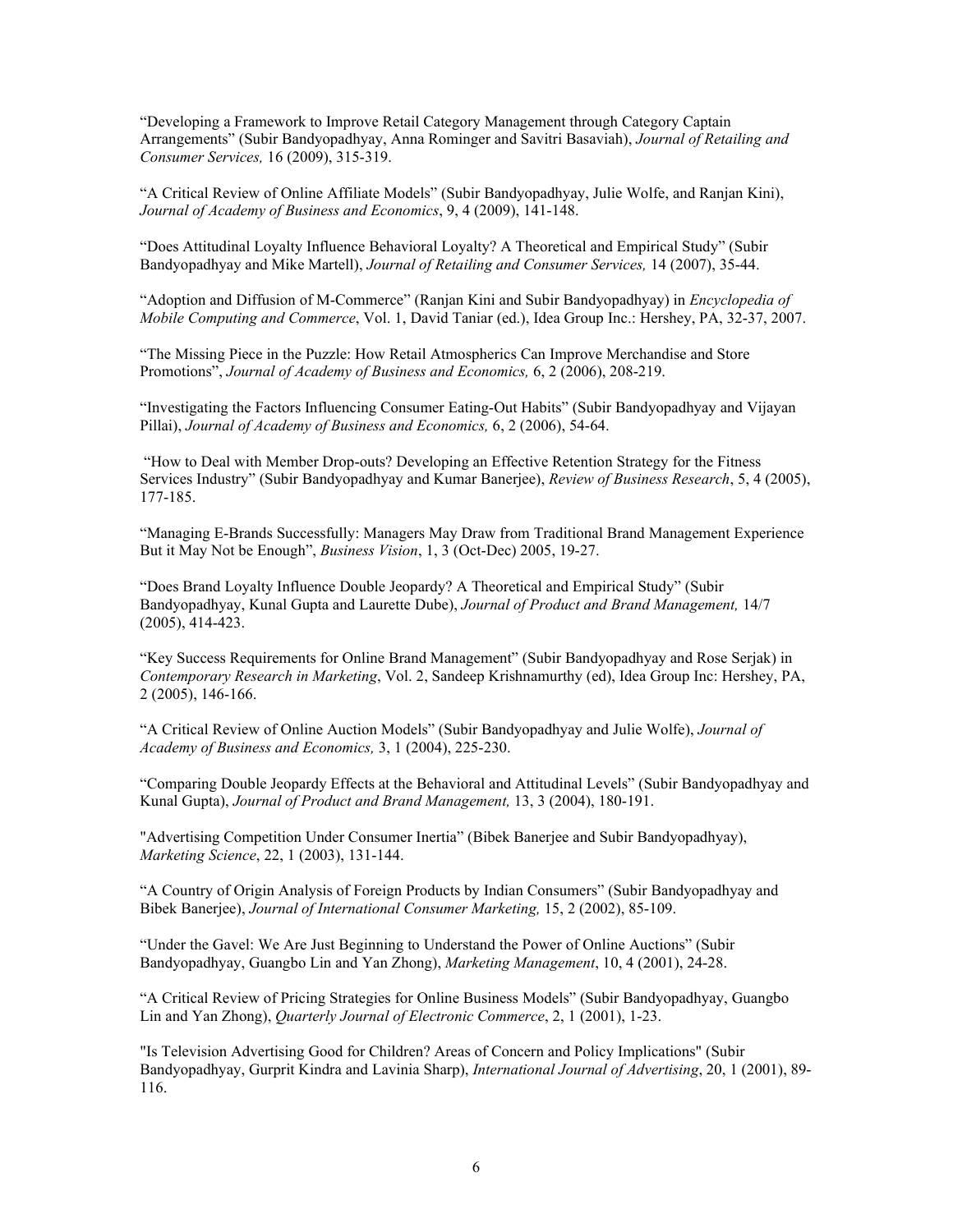"e-Trading: Key Challenges for Developing a Win-Win Marketing Strategy for Customers and Brokers" (Subir Bandyopadhyay and Julie Westall), *Quarterly Journal of Electronic Commerce*, 1, 3 (2000), 229- 244.

"Targeting the New Chinese Woman? Marketing Implications for Multinational Corporations" (Subir Bandyopadhyay and Rina Taraseiskey-King), *Journal of Segmentation in Marketing,* 4, No 2 (2000), 44- 59.

"Incorporating Balance of Power in Channel Decision Structure: Theory and Empirical Applications" (Subir Bandyopadhyay and Suresh Divakar), *Journal of Retailing and Consumer Services*, 6 (1999), 79-89.

"Meta-analysis of Advertising Elasticity Estimates: How to Correct for the Sampling Error Bias", *Vikalpa*, 23 (1998), No 2, April-June, 29-37.

"How Consumers Evaluate Product and Service Quality: The Chinese Experience" (Subir Bandyopadhyay and Cheng Dong), *Asian Manager,* 1997.

"Age Effects on Infant Mortality Controlling for Race: A Meta-Analytic Study" (Vijayan Pillai and Subir Bandyopadhyay), *Health Care for Women International*, 18 (1997), 115-126.

"Impacts of Category Management and Brand Management From a Retailer's Perspective" (Subir Bandyopadhyay and Suresh Divakar), *Dynamic Competitive Analysis in Marketing*, Springer, Lecture Notes in Economics and Mathematical Systems, Steffen Jorgensen and Georges Zaccour (eds), 444 (1997), 125-137.

"Internet Advertising: Effects on Consumer Attitudes towards Product and Service" (Subir Bandyopadhyay, Janet Lee, Sonia Lee, Anna Liu and Amy Shum), *Journal of Contemporary Management*, Vol. 1 (1997), 40-50.

"Playing to Win: On and Off the Field, Pro Sports is More Competitive than Ever" (Subir Bandyopadhyay and Mario Bottone), *Marketing Management*, Spring (1997), 8-19.

#### **Book**

Contemporary Research in E-Branding, Subir Bandyopadhyay (ed.), Information Science Reference, Hershey, PA.

Contemporary Issues in Social Media Marketing (with Bikramjit Rishi), *Routledge Publishing,* London and New York (2018)..

#### **Other Publications**

"Beyond the Lines of Play: The Year 2020 in Pro-Sports" (Subir Bandyopadhyay and Mario Bottone), *Marketing News*, 31 (1997), No. 25, 8.

#### **Community Development Oriented Workshops and Seminars**

| March 2019 | How Social Media Marketing can Help Small Businesses, at the Munster Rotary Club                                                              |
|------------|-----------------------------------------------------------------------------------------------------------------------------------------------|
| Oct 2108   | 2018 northwest Indiana Business Confidence (BIZCONF) Index (with Tin-Chun Lin) at<br>the Munster Rotary Club                                  |
| Nov 2017   | All in the Family: Helping Family-run Small Businesses in Northwest Indiana Develop<br>an Effective Succession Strategy (with Charlie Hobson) |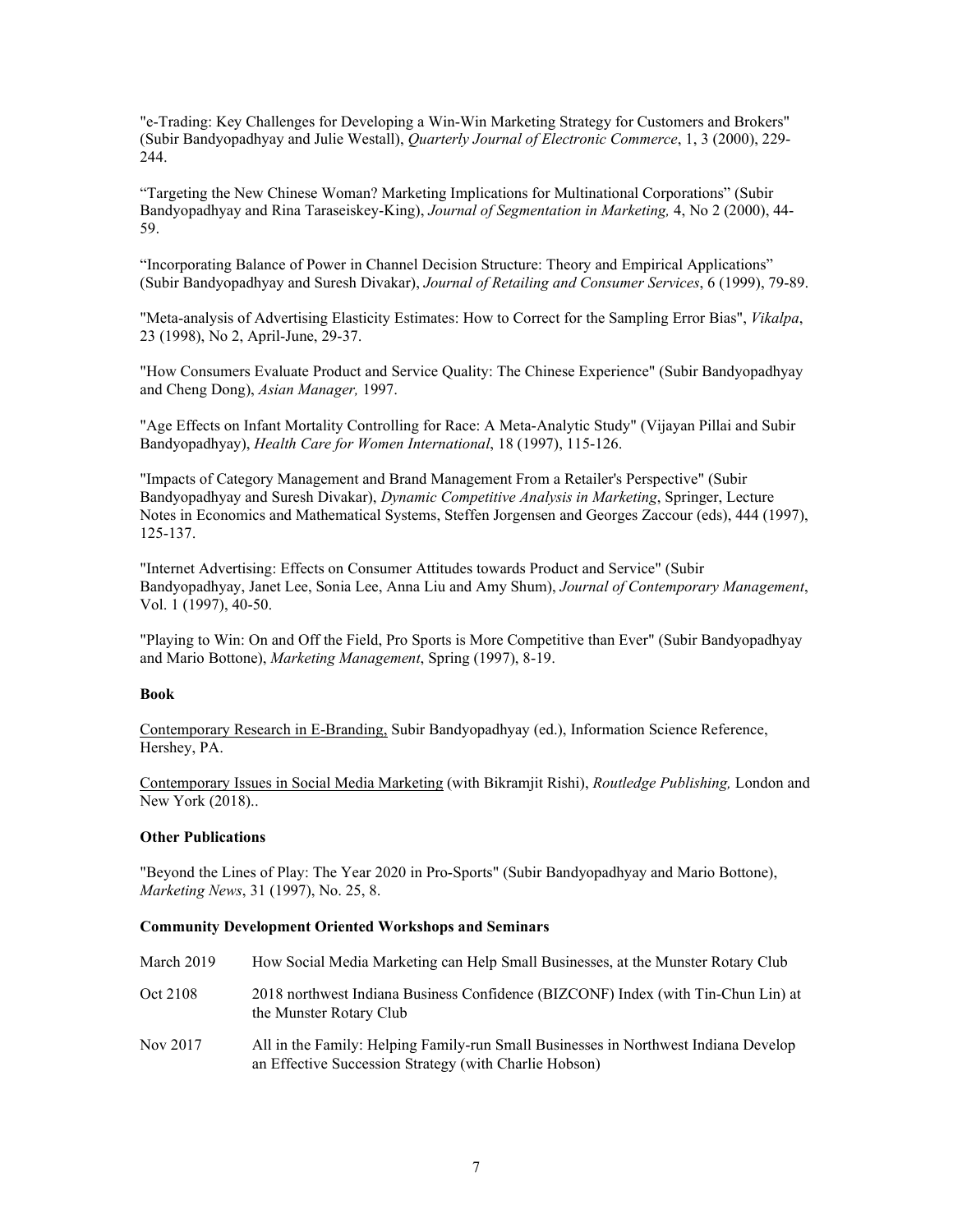| May 2017   | Helping Small Businesses in Northwest Indiana Develop a Cost-Effective Green<br>Business Strategy (with Kalim Shah)                         |
|------------|---------------------------------------------------------------------------------------------------------------------------------------------|
| Nov 2016   | In Search of Appi-ness: How Small Businesses can Leverage Apps to Develop a Cost-<br>Effective Mobile Marketing Strategy (with Ranjan Kini) |
| May 2016   | Digital Marketing on a budget: Helping Small Businesses in Northwest Indiana Develop<br>a Cost-Effective Digital Marketing Strategy         |
| June 2015  | Leveraging GIS for Economic Development in Northwest Indiana (with Ranjan Kini and<br>Joe Ferrandino)                                       |
| Nov 2014   | Bridging the Economic Gap through Social Entrepreneurship Training                                                                          |
| June 2014  | Helping Small Businesses in Northwest Indiana Develop a Cost-Effective Integrated<br>Marketing Communication Strategy                       |
| March 2014 | Helping Small Businesses in Northwest Indiana Develop an Implementable Marketing<br>Plan                                                    |
| Oct 2013   | Helping Small Businesses in Northwest Indiana Develop a Cost-Effective Social Media<br>Marketing Strategy                                   |
| Feb 2013   | Helping Nonprofit Organizations in Northwest Indiana Develop a Cost-Effective Social<br>Media Strategy                                      |
| April 2012 | Helping Nonprofit Organizations in Northwest Indiana Develop a Cost-Effective<br><b>Communication Strategy</b>                              |
| Nov 2011   | Helping Small Businesses in Northwest Indiana Develop a Cost-Effective Branding<br>Strategy                                                 |

## **Refereed Conference Proceedings**

"A Review of the Critical Success Factors for E-Loyalty Programs" (Subir Bandyopadhyay and Julie Wolfe), *Proceedings of the International Academy of Business and Economics Conference*, 1, 1 (2005), 9- 14.

"Web-Based Advertising: Panacea for All Advertising Woes?", *Proceedings of the 3rd International Conference on Telecommunication and Information Markets*, Providence, Rhode Island (1999), 1-14.

"Beyond Country-of-Origin Effects: Introducing the Concept of Place-of-Origin" (Subir Bandyopadhyay and Cheng Dong), *Proceedings of the 5th International Conference on Marketing and Development*, Beijing (1995), 39-43.

"Retailer's Category Management Vs. Manufacturer's Brand Management: A Theoretical and Empirical Study" (Subir Bandyopadhyay and Suresh Divakar), *Proceedings of the International Workshop on Dynamic Competitive Analysis in Marketing*, Montreal (1995), 1-13.

#### **CONFERENCE ORGANIZATION**

Consumer Behavior Track Co-Chair (with Demetra Andrews), 53<sup>rd</sup> Annual Society of Marketing Advances Conference, San Antonio, Texas, November 4-7, 2015.

#### **SELECTED CONFERENCE PRESENTATIONS (only those made in last eight years)**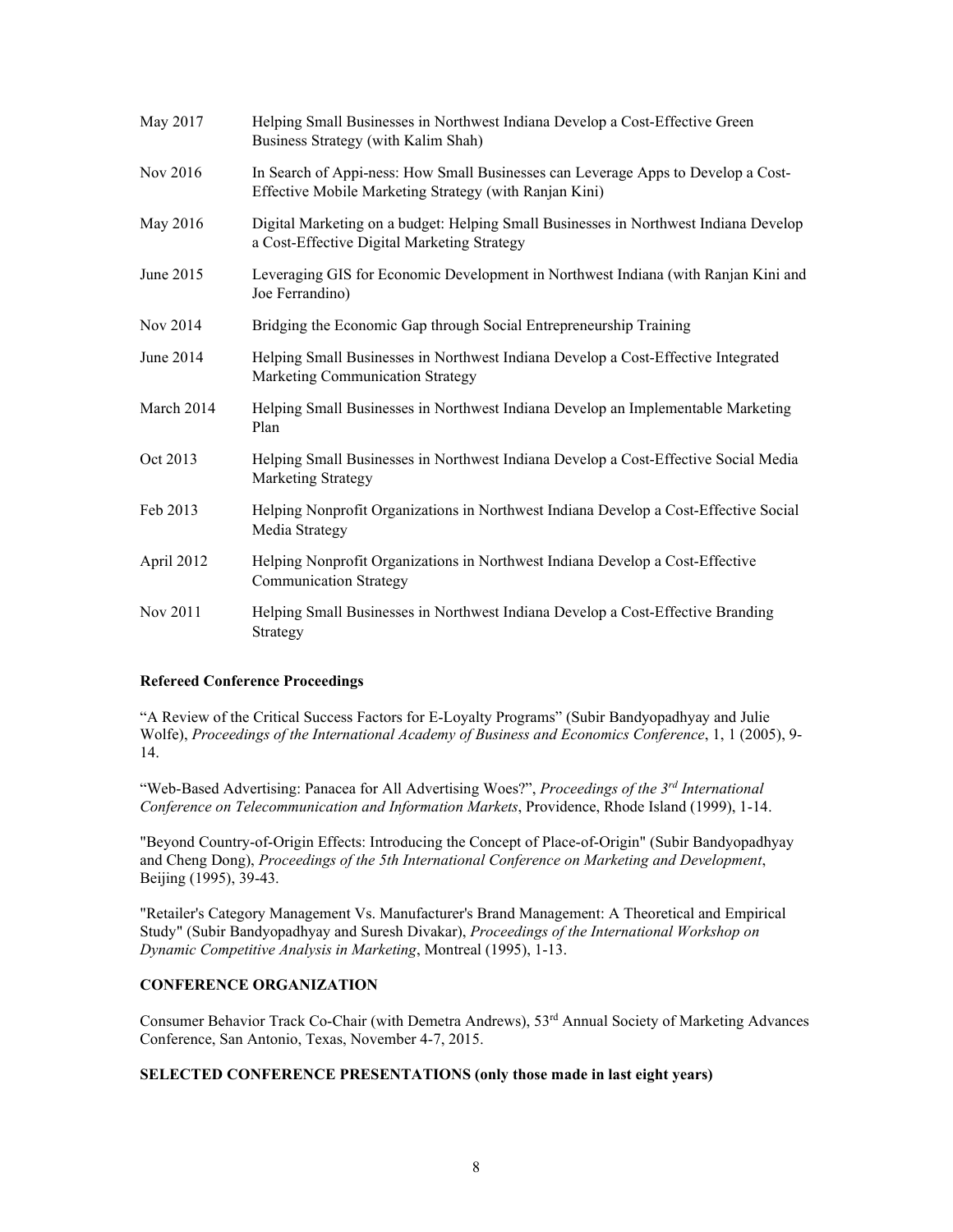"Innovations in the Online Retail Business During the Covid-19 Pandemic," MMA Fall Educators' Conference, October 13-15, 2021.

"Assessing and Developing Critical Thinking Skills of Business Students", AACSB Associate Deans Conference, Phoenix, November 4-6, 2018.

"Experiential Learning Projects in Online Business Classes", at the AACSB Associate Deans Conference, New Orleans, November 6-8, 2017.

"Incorporating Innovative Experiential Leaning Projects in Online Classes," at the Indiana University Online Conference, Indianapolis, November 1, 2017

"Integrating Social Media into Marketing Curriculum", Co-panelist, Midwest Marketing Association, Fall Educators' Conference, San Juan, Puerto Rico, October, 2015.

"Social Entrepreneurship: Community Engaged Urban Renewal and Sustainability" (Subir Bandyopadhyay, Ellen Szarleta, Atta Ceesay and Joseph Ferrandino) at the CUMU Conference, Syracuse, NY, October 3-5, 2014.

"Effective Social Media Strategies for Small Businesses in Emerging Markets" International Conference on Social Media Marketing in Emerging Markets, Bengaluru, India, July 25-26, 2014.

"Advancing Communities of Learning: A Template of Collaboration Between Local Governments, Universities and Nonprofits" (Subir Bandyopadhyay, Ellen Szarleta and Atta Ceesay) at the 5th Subsistence Marketplaces Conference, University of Illinois, Urbana-Champaign, June 13-15, 2014.

"Using GIS to Understand Retail Customers" (Subir Bandyopadhyay and Joseph Ferrandino) at the Indiana GIS Conference, Indianapolis, May 7-8, 2014.

"Investigating Quality Perceptions of Foreign Services by Chinese Consumers" at the AMA Special Interest Group Conference on Global Marketing, Cancun, Mexico, April 17-19, 2014.

"Advancing Communities of Learning: Lessons Learned in Local Government Anchor Institution Collaborations" (Subir Bandyopadhyay, Ellen Szarleta, Atta Ceesay and Joseph Ferrandino) at the CUMU Conference, Louisville, KY, October 27-29, 2013.

"Developing and Validating a New Scale to Measure Consumer Affinity towards Foreign Countries," (Subir Bandyopadhyay, Nittaya Wongtoda and Gillian Rice) at the AMA Special Interest Group Conference on Global Marketing, Washington DC, March 13-15, 2013.

"Creating Communities of Learning: Collaborating from the Classroom to the Boardroom" (Subir Bandyopadhyay, Ellen Szarleta, Atta Ceesay, Joseph Ferrandino and Jennifer Anderson), CUMU Conference, Memphis, TN, October 15-17, 2012.

"How Academic Libraries can Utilize Social Networking to Popularize their Services: An Empirical Study" (Subir Bandyopadhyay and Latrice Booker) at the Indiana Association of Social Sciences Conference, Gary, Indiana, 2012.

"Assessment of Cultural Diversity Related Competency of Business Students" (Subir Bandyopadhyay, Jana Szostek, Andrea Griffin, and Helen Harmon) at the AACSB Assessment Conference, Atlanta, March 14-16, 2011.

"Is Consumer Product Evaluation Influenced by the Conflicting Feelings of Animosity and Affinity Towards the Producing Countries? An Empirical Investigation" (Subir Bandyopadhyay, Nittaya Wongtoda and Gillian Rice) at the AMA Special Interest Group Conference on Global Marketing, Cancun, Mexico, January 11-14, 2011.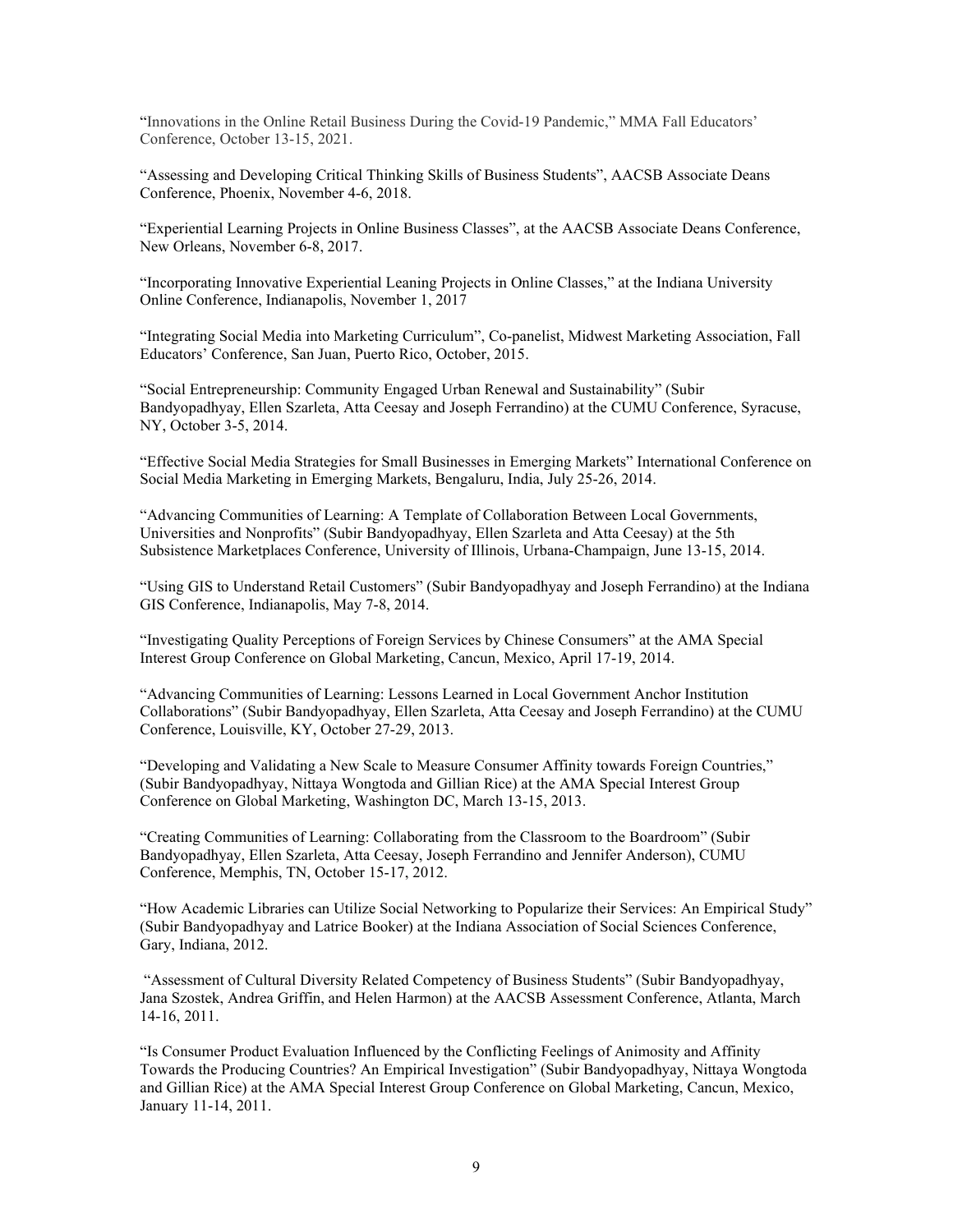"Measuring the Impact of Inter-attitudinal Conflict on Consumer Evaluation of Foreign Products" (Subir Bandyopadhyay, Nittaya Wongtoda and Gillian Rice) at the Marketing Science Conference, Ann Arbor, Michigan, June 4-6, 2009.

"Determinants of Brand Loyalty in Inflationary Times" (Subir Bandyopadhyay and Orose Leelakulthainit) at the Marketing Science Conference, Ann Arbor, Michigan, June 4-6, 2009.

"Affinity Scale Assessment: Are Affinity and Animosity Opposite Sides of the Same Coin?" (Subir Bandyopadhyay, Nittaya Wongtoda, and Gillian Rice) at the 2008 AIB Conference, Kuala Lumpur, Malaysia.

"Do Perceptions of Service Quality Vary for Different Ethnic Groups? An Empirical Investigation" (Subir Bandyopadhyay and Manoj Pardasani) at the Marketing Science Conference, Vancouver, Canada, June 12- 14, 2008.

"A Critical Review of Online Affiliate Models" (Subir Bandyopadhyay, Ranjan Kini and Julie Wolfe) at the Marketing Science Conference, Pittsburgh, PA, June 7-10, 2006.

"The Profit Impacts of Optimal Retail Pricing and Merchandising Decisions" (Subir Bandyopadhyay and Subir Chakraborti) at the Marketing Science Conference, Pittsburgh, PA, June 7-10, 2006.

"Antecedents of Brand Loyal Behavior: Investigating the Influence of Brand Attitude and Brand Belief" at the Marketing Science Conference, Atlanta, Georgia, June 16-18, 2005.

"Optimal Pricing, Retailing and Merchandising Under Brand Management" (Subir Bandyopadhyay and Subir Chakraborty) at the Marketing Science Conference, Atlanta, Georgia, June 16-18, 2005.

# **INVITED LECTURES**

"Category Management From an Equilibrium Perspective: A Theoretical and Empirical Study" at the Marketing Colloquium, Montreal, in March, 1994.

"Alternative Strategies for Brand Extension: Exemplar Vs. Attribute Typicality Approaches" with Kunal Basu at the ACFAS Conference in Montreal, Canada in May 1996.

"Tourism Marketing in Cuba: Investigating the Success Requirements" at Havana, Cuba in December 1996, sponsored by CIDA.

"The Future of Advertising in India" at the Indian Institute of Management, Ahmedabad in July 1997.

#### **RESEARCH GRANTS**

| 2018 | STEP Grant, Lilly Foundation and IU CREED, \$10,000                                                                                |
|------|------------------------------------------------------------------------------------------------------------------------------------|
| 2018 | Developing the Business Confidence Index for Northwest Indiana (with Tin-Chun Lin),<br>CREED RED Fund, Indiana University, \$2,500 |
| 2017 | Byron Root Foundation grant, \$5,400                                                                                               |
| 2016 | Indiana Campus Compact, \$2,250                                                                                                    |
| 2016 | Byron Root Foundation grant, \$4,500                                                                                               |
| 2015 | ODEMA, IU Northwest, \$1,000                                                                                                       |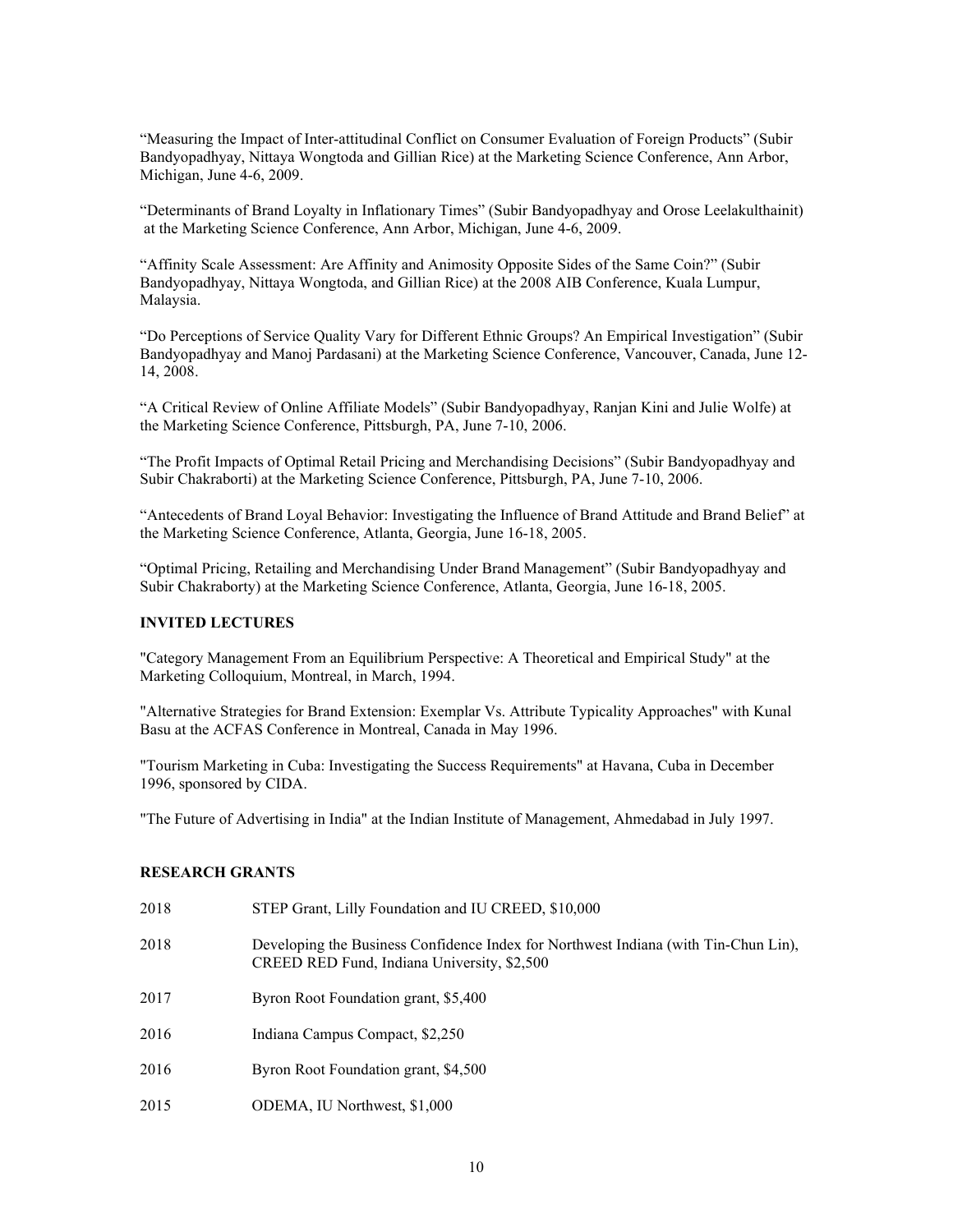| 2014 | Indiana Campus Compact, \$2,250                                                                                                    |
|------|------------------------------------------------------------------------------------------------------------------------------------|
| 2014 | International Conference Travel grant, Indiana University, \$1,500                                                                 |
| 2013 | Byron Root Foundation grant (with Ellen Szarleta and Atta Ceesay), \$5,800                                                         |
| 2013 | Research Support Grant, Office of the VCAA, \$4,000                                                                                |
| 2012 | Indiana Campus Compact, \$2,250                                                                                                    |
| 2011 | Indiana Campus Compact, \$2,250                                                                                                    |
| 2011 | Byron Root Foundation Grant, \$5,600                                                                                               |
| 2010 | Mack Fellowship, Indiana University, \$1,500                                                                                       |
| 2010 | Center of Urban and Regional Excellence/Lilly Foundation grant, \$5,000                                                            |
| 2009 | CIBER Grant for International Research, \$5,000                                                                                    |
| 2009 | Research Support Grant, Office of Academic Affairs, \$4,000                                                                        |
| 2008 | Byron Root Foundation Grant, \$5,050                                                                                               |
| 2007 | IUN Grant-in Aid, \$1,500                                                                                                          |
| 2007 | Indiana Campus Compact (ethnicity project, with Manoj Pardasani), \$3,000                                                          |
| 2006 | IUN Research Grant, \$1,700                                                                                                        |
| 2006 | Center for Regional Excellence (Re-branding project), \$4,200                                                                      |
| 2006 | Center for Regional Excellence (ethnicity project, with Manoj Pardasani), \$5,900                                                  |
| 2005 | Indiana Campus Compact, \$3,000                                                                                                    |
| 2005 | Center for Sustainable Regional Vitality, \$6,710                                                                                  |
| 2005 | Center for Sustainable Regional Vitality (export project, with Ranjan Kini), \$13,960                                              |
| 2004 | Center for Sustainable Regional Vitality (TDL project, with Ranjan Kini), \$6,950                                                  |
| 2004 | Byron Root Foundation Grant, Indiana University, \$4,400                                                                           |
| 2003 | Center for Cultural Discovery and Learning Grant, Indiana University Northwest, \$5,400                                            |
| 2003 | Indiana University Research & University Graduate School Grant for Graduate Student<br>Assistantship (with Britta Woiton), \$1,500 |
| 2003 | Indiana University Research & University Graduate School Grant, \$950                                                              |
| 2003 | Indiana University Northwest Grant-in-aid, \$1,500                                                                                 |
| 2003 | President's Council on International Programs Grant, Indiana University, \$1,500                                                   |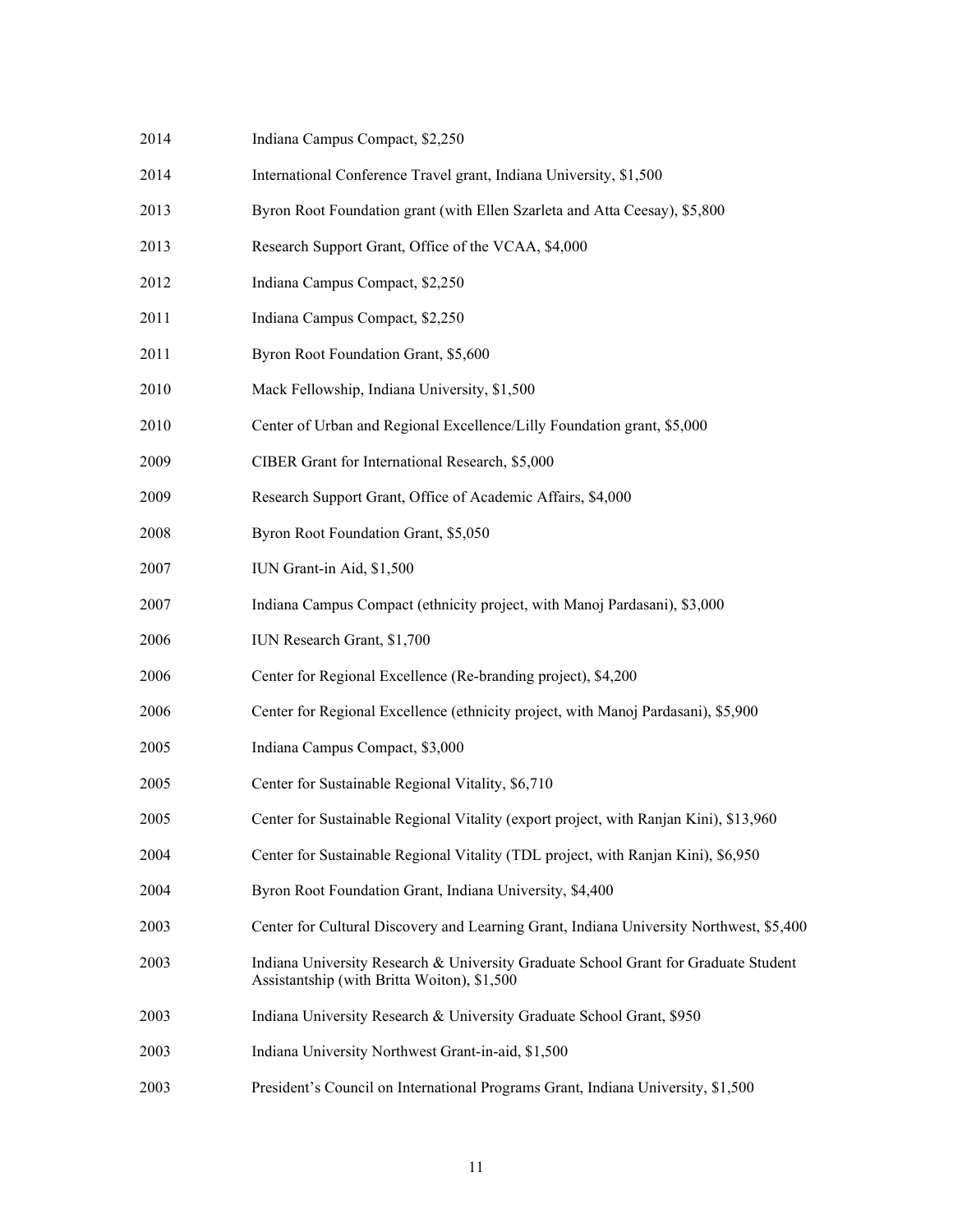| 2003 | "Sickle Cell Anemia: How to Develop a Better Communication Strategy to Influence<br>Potential Donors," Campus Compact Grant, \$4,500                                                                                                                                                          |
|------|-----------------------------------------------------------------------------------------------------------------------------------------------------------------------------------------------------------------------------------------------------------------------------------------------|
| 2002 | "Investigating Optimal Selling Strategies: A Theoretical and Empirical Study" (with<br>Subir Chakrabarti), Indiana University Intercampus Research Grant, \$7,600                                                                                                                             |
| 2002 | Indiana University Northwest Grant-in-aid, \$1,500                                                                                                                                                                                                                                            |
| 2001 | Indiana University Northwest Grant-in-aid, \$1,200                                                                                                                                                                                                                                            |
| 2001 | Indiana University Research & University Graduate School Grant, \$1,000                                                                                                                                                                                                                       |
| 1999 | "A Dynamic Model of Cross-Category Competition: Theory, Tests and Applications,"<br>University of Ottawa Research Funds, \$4,000                                                                                                                                                              |
| 1997 | "How Consumers in Southeast Asian Countries Perceive Product and Service:<br>Issues, Contingencies and Marketing Implications", Association of Deans of<br>South East Asian Graduate Schools of Management (ADSGM) in collaboration<br>with CIDA (with Professor M. Nazari Ismail), \$20,000. |
| 1997 | "Analysis of the Double Jeopardy Effects in Consumer Attitude and Behavior," Procter<br>& Gamble Inc., Canada (second phase), \$20,500.                                                                                                                                                       |
| 1997 | "How Indian Consumers Perceive Product and Service Quality," Indian Institute of<br>Management, Ahmedabad Research Grant (with Professor Bibek Banerjee), \$2,000.                                                                                                                            |
| 1996 | "Brand Evaluation and Brand Choice Processes of Cuban Consumers,"<br>MacArthur Foundation Grant for Research on Cuba, \$3,000.                                                                                                                                                                |
| 1996 | "Analysis of the Double Jeopardy Effects in Consumer Attitude and Behavior", Procter &<br>Gamble Inc., Canada (first phase), \$20,700.                                                                                                                                                        |
| 1996 | "Forecasting Cross-category demand: Theory, Tests and Applications", Nabisco<br>Research Support Grant, \$5,000.                                                                                                                                                                              |
| 1995 | "Brand Evaluation and Brand Choice Processes of Consumers in Developing<br>Countries: Issues, Contingencies and Results", CIDA (under CCMEP II), \$11,000.                                                                                                                                    |
| 1995 | "Market Basket Models: Theory, Tests and Applications", Social Sciences and<br>Humanities Research Council of Canada Grant, \$45,900 (sole investigator).                                                                                                                                     |
| 1995 | "Modeling Co-operation Between Channel Members: Theory and Empirical<br>Applications", Nabisco Research Support Grant, \$5,000.                                                                                                                                                               |
| 1994 | "Product and Service Quality in Developing Countries: Issues, Contingencies and<br>Research", CIDA (under CCMEP II), \$10,000.                                                                                                                                                                |

# **INTERNATIONAL TEACHING**

| Summer 2007 | International Exchange Scholar at the National Institute of Development<br>Administration, Bangkok, Thailand, offered a seminar on Global Marketing. |
|-------------|------------------------------------------------------------------------------------------------------------------------------------------------------|
| Summer 2005 | Visiting Faculty at the Kelley International MBA Program at Zagreb, Croatia;<br>taught Marketing Strategy.                                           |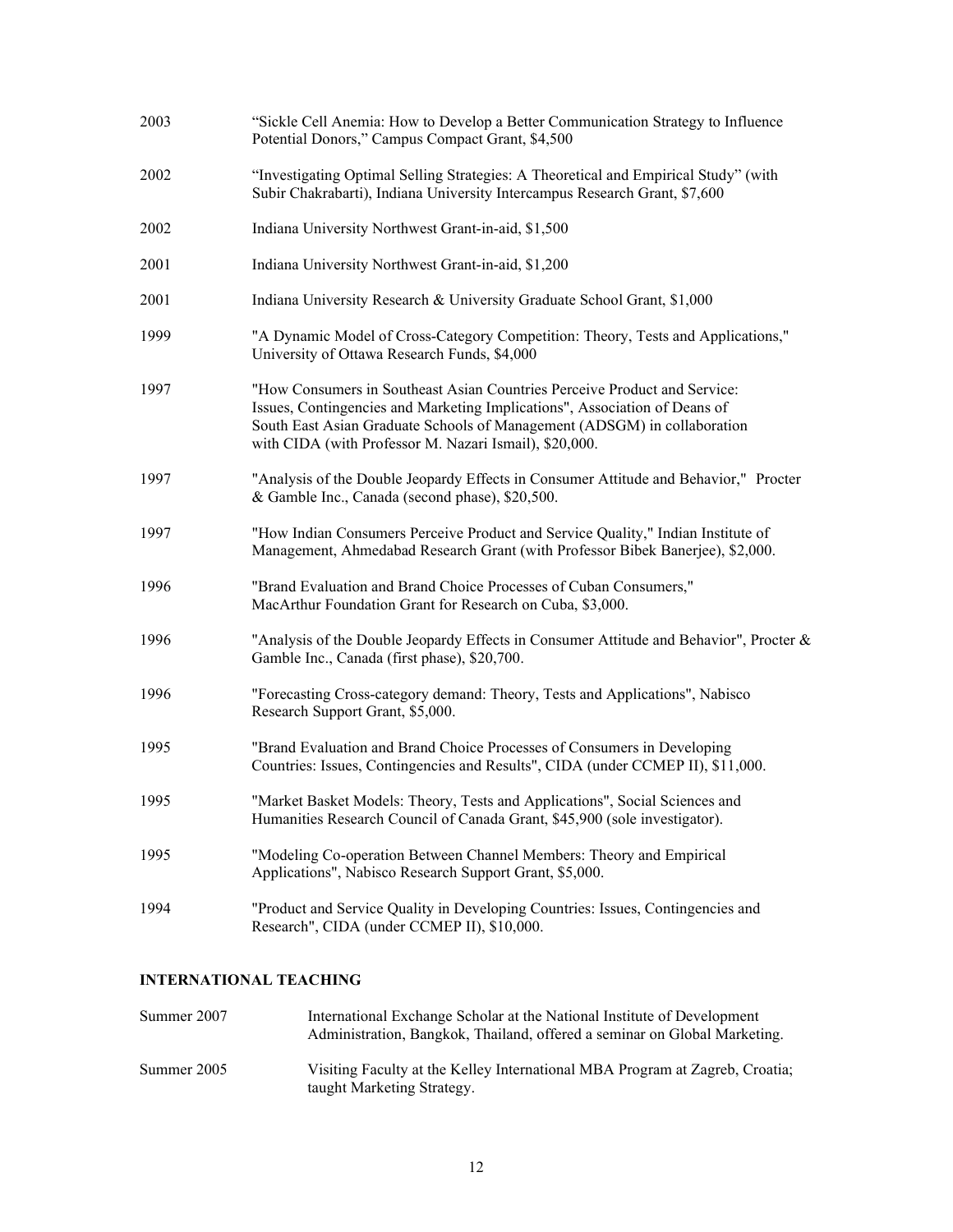| Summer 1999 | Visiting Faculty at the Indian Institute of Management, Ahmedabad, India;<br>participated in team teaching an MBA course on Advertising and Sales<br>Promotion Management.                                                            |
|-------------|---------------------------------------------------------------------------------------------------------------------------------------------------------------------------------------------------------------------------------------|
| Spring 1996 | Visiting Professor, Xi'an Statistical Institute, People's Republic of China;<br>offered a one-week seminar on Career Opportunities in Marketing and<br>Management in Developing Countries.                                            |
| Spring 1995 | Visiting Professor, Renmin University, Peoples Republic of China; offered a<br>two-day seminar on Studying Consumer Behavior in China.                                                                                                |
| Spring 1995 | Visiting Professor at the Indian Institute of Management, Ahmedabad;<br>offered a two-day seminar on Current Retail Management Practices.                                                                                             |
| Summer 1995 | Visiting Professor, Renmin University, People's Republic of China; offered a<br>two-day training workshop on Teaching Marketing to Chinese professors.                                                                                |
| Summer 1994 | Visiting Professor, Renmin University, People's Republic of China; offered a<br>three-day seminar on Career Opportunities of Marketing Professionals in<br>Developing Countries.                                                      |
| Summer 1993 | Visiting Professor, Marketing and Management Development Institute,<br>Bombay, India; offered seminar on New Techniques in Market Research<br>in Bombay, Calcutta, Delhi, Madras and Bangalore to top level<br>management executives. |

#### **INTERNATIONAL RESEARCH PROJECTS**

| 2003-05 | "Brand Evaluation and Brand Choice Processes of Consumers in<br>Developing Countries: Issues, Contingencies and Results", collaborative<br>research with Professor Cheng Dong of Renmin University, People's<br>Republic of China; funded by Canada-China Management Education<br>Program.                                       |
|---------|----------------------------------------------------------------------------------------------------------------------------------------------------------------------------------------------------------------------------------------------------------------------------------------------------------------------------------|
| 2001-02 | "How Indian Consumers Perceive Product and Service Quality," with<br>Bibek Banerjee of Indian Institute of Management, Ahmedabad, India.                                                                                                                                                                                         |
| 2000-01 | "It is Promising But Hasn't Got There Yet: A Comparison of Online User Pattern in<br>China and the USA" with Cheng Dong and Wei Liyuan of Renmin University, China.                                                                                                                                                              |
| 1997-98 | "How Consumers in Southeast Asian Countries Perceive Product and<br>Service Quality: Issues, Contingencies and Marketing Implications,"<br>collaborative research with Professor Mohd. Nazari Ismail, University of<br>Malaya; funded by the Association of Deans of Southeast Asian Graduate<br>Schools of Management and CIDA. |
| 1994-96 | "Product and Service Quality in Developing Countries: Issues, Contingencies and<br>Research", collaborative research with Professor Cheng Dong, Renmin University,<br>People's Republic of China; funded by Canada-China Management Education program.                                                                           |

# **PROFESSIONAL EXPERIENCE**

# **1. Teaching PhD Level**

Quantitative Methods in Consumer Research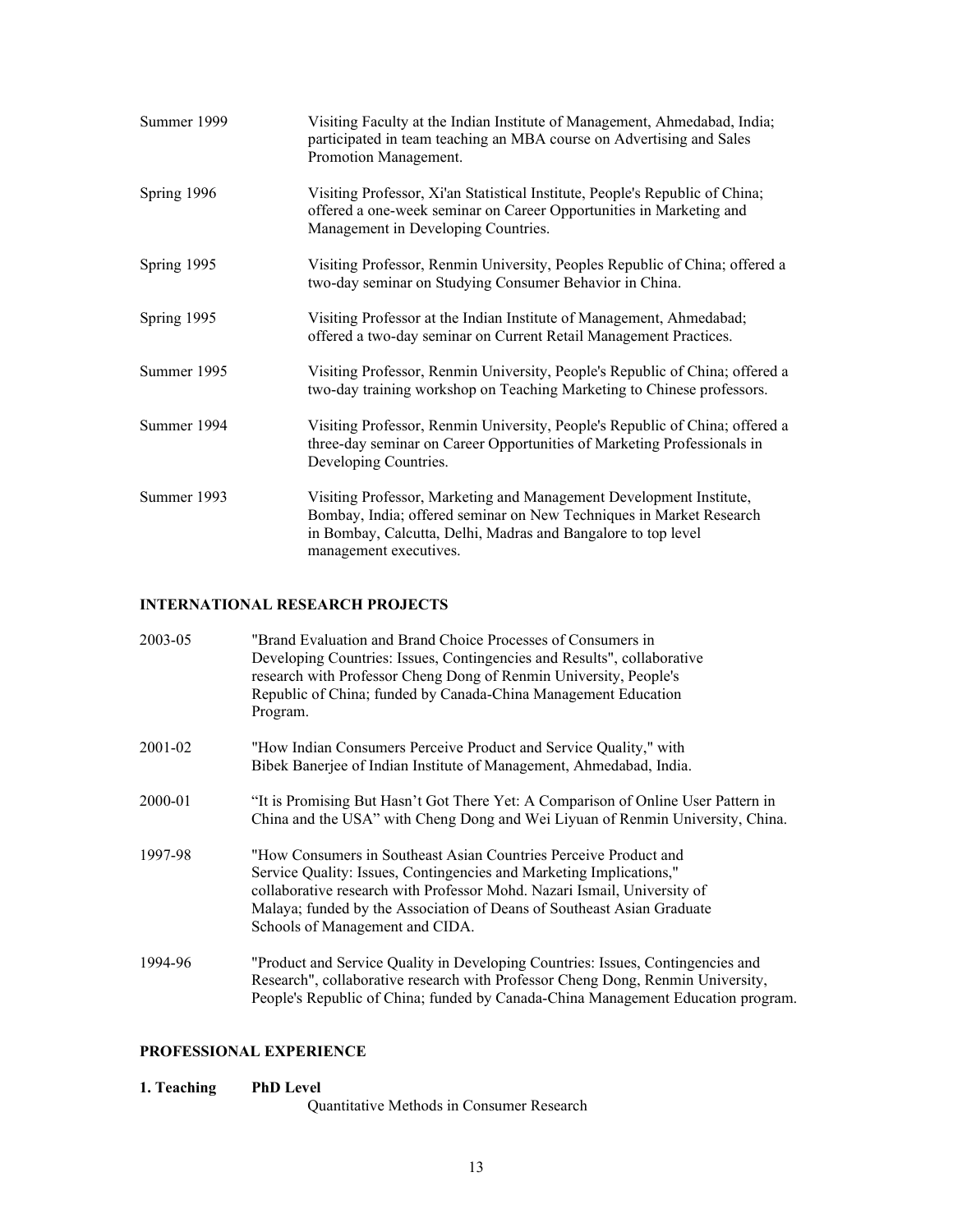| <b>MBA</b>                     | International Business, Buyer Behavior, Strategic Marketing, International<br>Marketing, Introduction to Marketing, and Advanced Marketing Management                                                                                                                                                                                                                                               |
|--------------------------------|-----------------------------------------------------------------------------------------------------------------------------------------------------------------------------------------------------------------------------------------------------------------------------------------------------------------------------------------------------------------------------------------------------|
|                                |                                                                                                                                                                                                                                                                                                                                                                                                     |
| <b>BBA/BS</b>                  | Digital Marketing, Retailing, Consumer Behavior, Advertising, World<br>Marketing, Marketing Management, Marketing Strategy, Marketing & Society,<br>and Social Media Marketing                                                                                                                                                                                                                      |
|                                | See under International Teaching for more teaching experience.                                                                                                                                                                                                                                                                                                                                      |
|                                | <b>New Courses Developed</b>                                                                                                                                                                                                                                                                                                                                                                        |
|                                | Digital Marketing (at IUN)<br>Social Media Marketing (at IUN)<br>International Business (at IUN)<br>Marketing and Society: A Look at Roles and Responsibilities (at IUN)<br>Marketing Strategy (at IUN)<br>Virtual Immersion course on World Marketing (at McGill)<br>E-Marketing (at Ottawa)<br>International Marketing MBA (at IUN)<br>Advanced Marketing Management MBA (at IUN)                 |
|                                | 2. Research Supervision PhD Level: 2 students at McGill                                                                                                                                                                                                                                                                                                                                             |
| 3. Review Activities           | Masters Level (MBA): 12 students at IUN, 3 students at McGill, 4 students at<br>Ottawa<br>Bachelors Level: 24 students at IUN, 7 students at McGill, 9 students at Ottawa.                                                                                                                                                                                                                          |
| (a) International Journals     |                                                                                                                                                                                                                                                                                                                                                                                                     |
|                                | Marketing Science<br>Journal of International Marketing<br>American Marketing Association Conference<br>European Journal of Operation Research<br>Journal of Retailing<br>Springer-Verlag Series on Economics and Mathematical Systems<br>Proceedings of the 5th International Conference on Marketing and<br>Development<br>Advances in Consumer Research<br>European Marketing Academy Conference |
| (b) Grants                     |                                                                                                                                                                                                                                                                                                                                                                                                     |
|                                | Social Sciences and Humanities Research Council of Canada<br>SUNY at Buffalo Inter-disciplinary Grant Application                                                                                                                                                                                                                                                                                   |
| (c) Textbooks<br>4. Managerial | Marketing Management: The Big Picture by Christie Nordheilm<br>(South-Western College Publishing)<br>Consumer Behavior and Marketing Action by J. Paul Peter and<br>Jerry Olson (Irwin-McGraw Hill Publisher)<br>Consumer Behavior by Frank Kardes (Addison Wesley<br>Publisher)<br>Advertising and Promotion by George E. Belch and Michael A. Belch (Irwin-<br>McGraw Hill Publisher)             |
|                                |                                                                                                                                                                                                                                                                                                                                                                                                     |